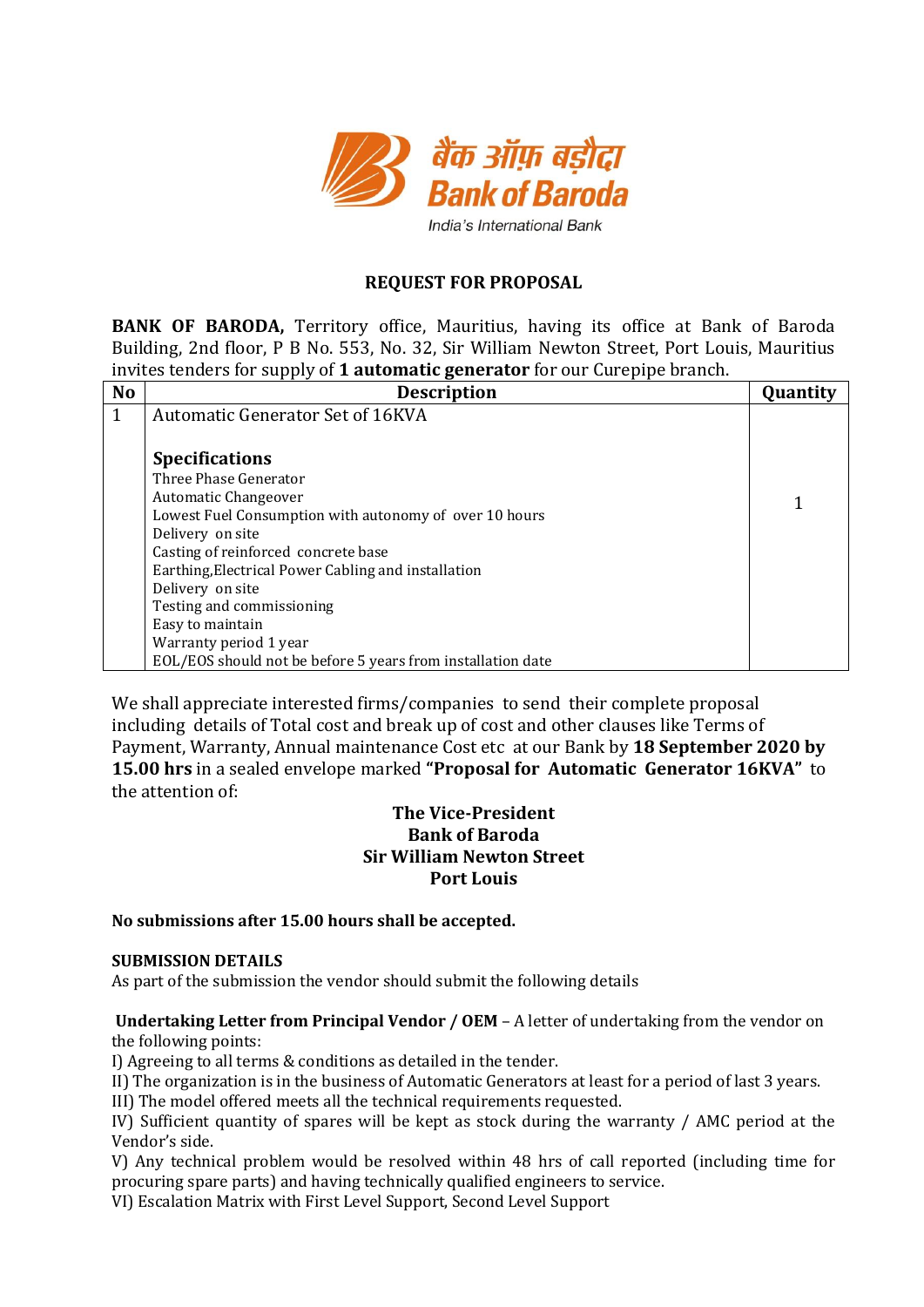# **VALUATION METHODOLOGY**

Bank will open the commercials of only those vendors who have submitted valid Undertaking Letters as mentioned in "**Point: SUBMISSION DETAILS"**. The vendor quoting the lowest commercial shall qualify as the L1/successful vendor/bidder. The vendor is expected not to add any conditions / deviations in the commercial bid. Any such conditions / deviations may make the bid liable for disqualification.

# **NORMALIZATION OF BIDS**

The Bank will go through a process of evaluation and normalization of the bids to the extent possible and feasible to ensure that vendors are more or less on the same ground of evaluation. After the normalization process, if the Bank feels that any of the bids needs to be normalized and that such normalization has a bearing on the price bids; the Bank may at its discretion ask all the empanelled vendors to resubmit the commercial bids once again for scrutiny. The Bank can repeat this normalization process at every stage of bid submission or till the Bank is satisfied. The vendors agree that they have no reservation or objection to the normalization process and all the vendors will, by responding to this tender, agree to participate in the normalization process and extend their co-operation to the Bank during this process. The vendors, by submitting the response to this tender, agree to the process and conditions of the normalization process.

# **OTHER TERMS AND CONDITIONS**

Please note that any response which does not provide any / all of the information in the specified formats shall be rejected and the Bank shall not enter into any correspondence with the vendor in this regard.

The Bank reserves the right to accept or reject the tender in whole or in parts without assigning any reason thereof. The bank's decision will be final and the bank will not entertain any correspondence in this regard. Bank will not assume any responsibility in case of delay or nondelivery of responses by post, courier, etc within the stipulated time

Mere response to the tender will not entitle nor confer any right on the vendors for supply/sale to the bank.

Those vendors who do not fulfil any one of the required specifications and not meeting other criteria will not be considered.

Bidder to submit latest Tax clearance certificate from MRA.

# **DELIVERY TIMELINES**

Delivery should be within 4 weeks from the date of purchase order at Bank of Baroda branch locations in Mauritius

# **WARRANTY**

The product supplied should be with 1 year warranty from the date of invoice. Bidder to provide onsite maintenance, trouble shooting support 5 x 8 during warranty period up to unlimited number of calls.

All equipments supplied to be registered with manufacturer for future warranty / AMC support.

Bank reserve the right to rejection of Bids without assigning any reason. Bank reserve the right to recall the whole process without giving any reason.

# **SUPPORT SERVICES**

Support services should include the following: a. OEM / Partner has to provide onsite, Telephonic, Email & Web based Support b. OEM / Partner has to provide Patches / Updates / Upgrades / Bug Fixes